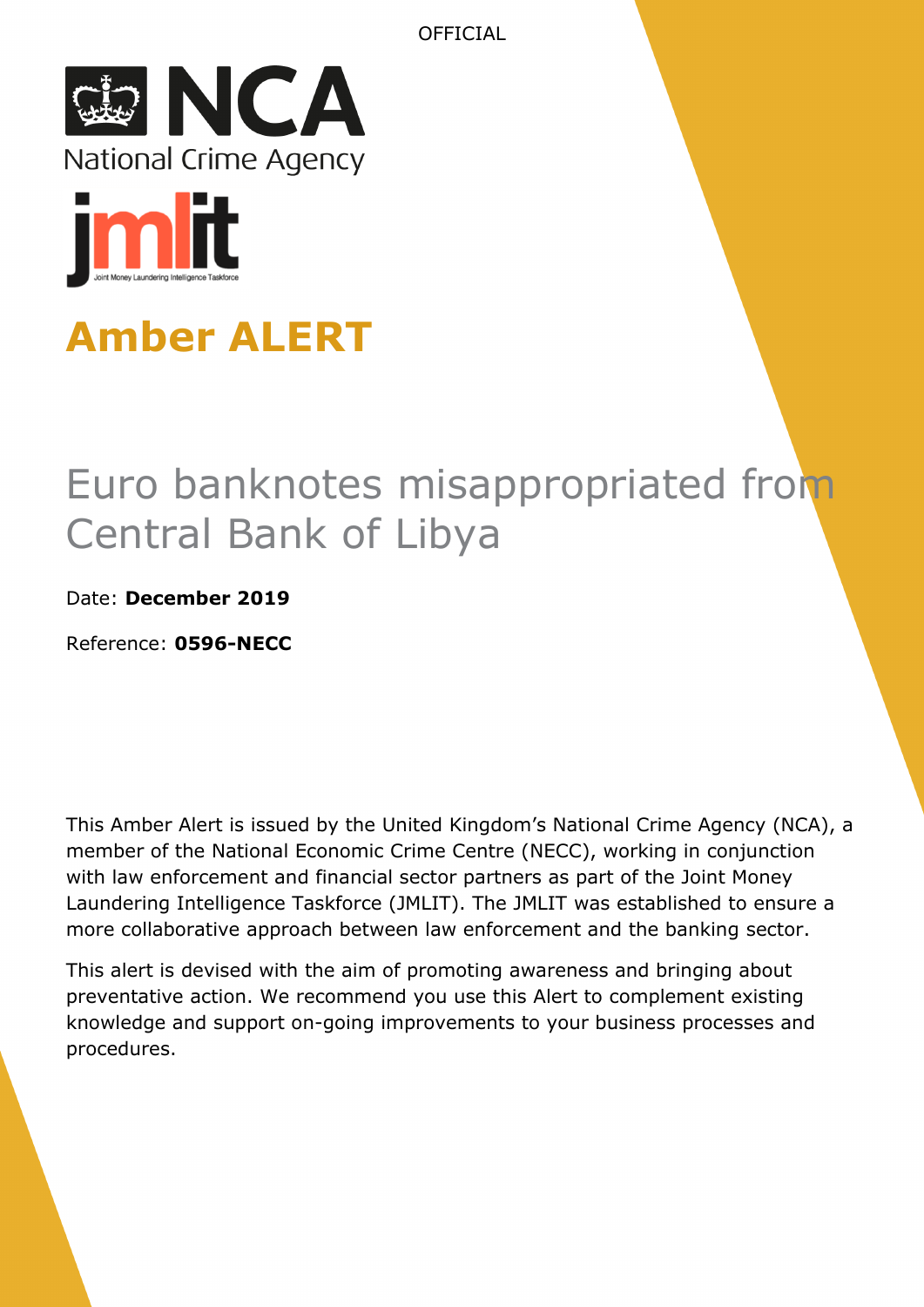# **Overview**

This alert is issued by the JMLIT to credit institutions and banking associations on behalf of the Bank of England and the European Central Bank's Directorate Banknotes.

Its purpose is to assist financial institutions in identifying a substantial volume of bank notes that were misappropriated from the Benghazi branch of the Central Bank of Libya (CBL) at the end of 2017. These bank notes are now being channelled back to Europe for exchange.

# **What We Would Like You to Do**

The National Crime Agency (NCA) is a national law-enforcement agency which leads the UK's fight to cut serious and organised crime. The NCA Alerts process is the way in which we provide information to non-law enforcement bodies including the private sector to combat and disrupt serious crime. To help us to improve this service, we would welcome any feedback you have on both the Alert itself and the information provided to you. Please email all feedback to [alerts@nca.gov.uk](mailto:alerts@nca.gov.uk) and include the reference **0596 -NECC** in the subject line.

If you identify activity which may be indicative of the activity detailed in this report, and your business falls under the regulated sector, you may wish to make a Suspicious Activity Report [SAR]. If you decide to make a report in this way you should adopt the usual mechanism for doing so, and it will help our analysis if you would include **XXJMLXX** within the text and the reference **0596-NECC** for this alert.

The NCA would also welcome any information identified as a result of this alert which does not constitute a SAR. Please email all such information to [jmlit@nca.gov.uk.](mailto:jmlit@nca.gov.uk) Any information received in this way will be treated in confidence and will be handled in line with the data protection principles.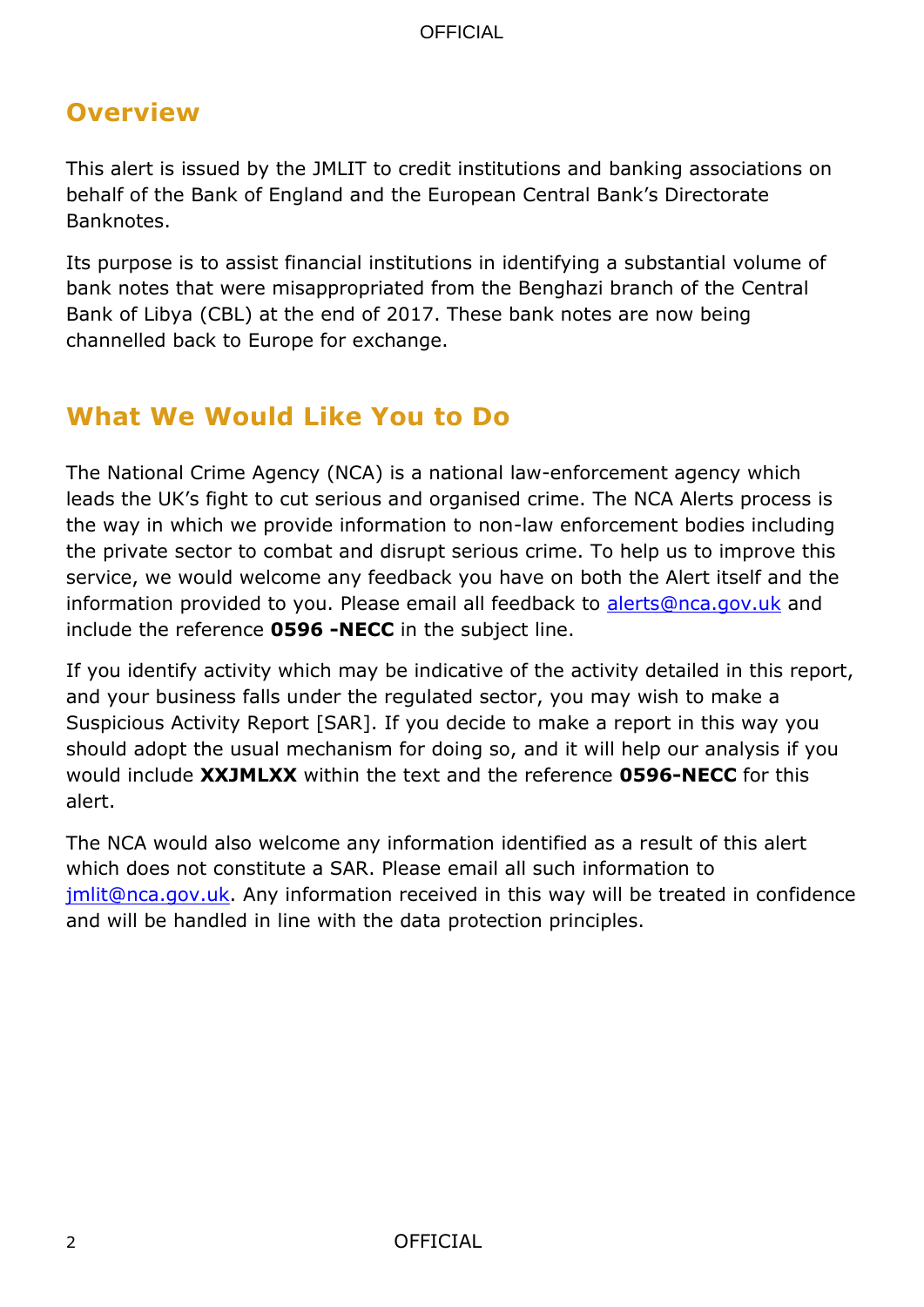# **Information Report**

During the recent civil war in Libya, a substantial volume of EUR 100 and EUR 200 banknotes were misappropriated from the Benghazi branch of the Central Bank of Libya (CBL).

According to the UN Panel of Experts report S/2018/812, this attack was conducted in late 2017 by Libyan National Army (LNA) Brigade 106, under the command of Saddam Khalifa Haftar.<sup>1</sup> Substantial quantities of silver and cash were transferred to an unidentified location. The contents seized included EUR 159.7mn, USD 1.9mn and 5,869 silver coins. According to the UN report, credible sources indicated that expropriated funds have been shared among senior LNA commanders following their transfer from the bank branch.

A significant share of the misappropriated banknotes exhibit characteristic physical damages, which apparently were caused by sewage water entering the bank's vaults and subsequent attempts to clean these banknotes.

Possessors of such damaged misappropriated banknotes have sought to exchange or lodge them at commercial banks and central banks within the Eurosystem and Switzerland.

The banknotes in questions belong to the following serial number ranges:

- ES1  $€100$ : notes with Serial Number:  $X10005...$ ,  $X10033...$  and  $X10206...$
- ES1 €200: notes with Serial Number: X039…, X0398… and X0399…

The distinctive damages of the banknotes, together with the first characters of their serial number, may assist in identifying these notes.



**Figure 1: Damaged euro bank notes from the safe of the Central Bank of Libya in Benghazi**

According to the applicable ECB regime for the exchange of damaged euro banknotes, as laid down in Article 3 of Decision ECB/2013/10, Eurosystem national central banks must refuse to exchange and must withhold damaged euro

l <sup>1</sup> Final report from the UN Panel of Experts on Libya, S/2018/812, accessed at <https://www.securitycouncilreport.org/un-documents/document/s2018812.php>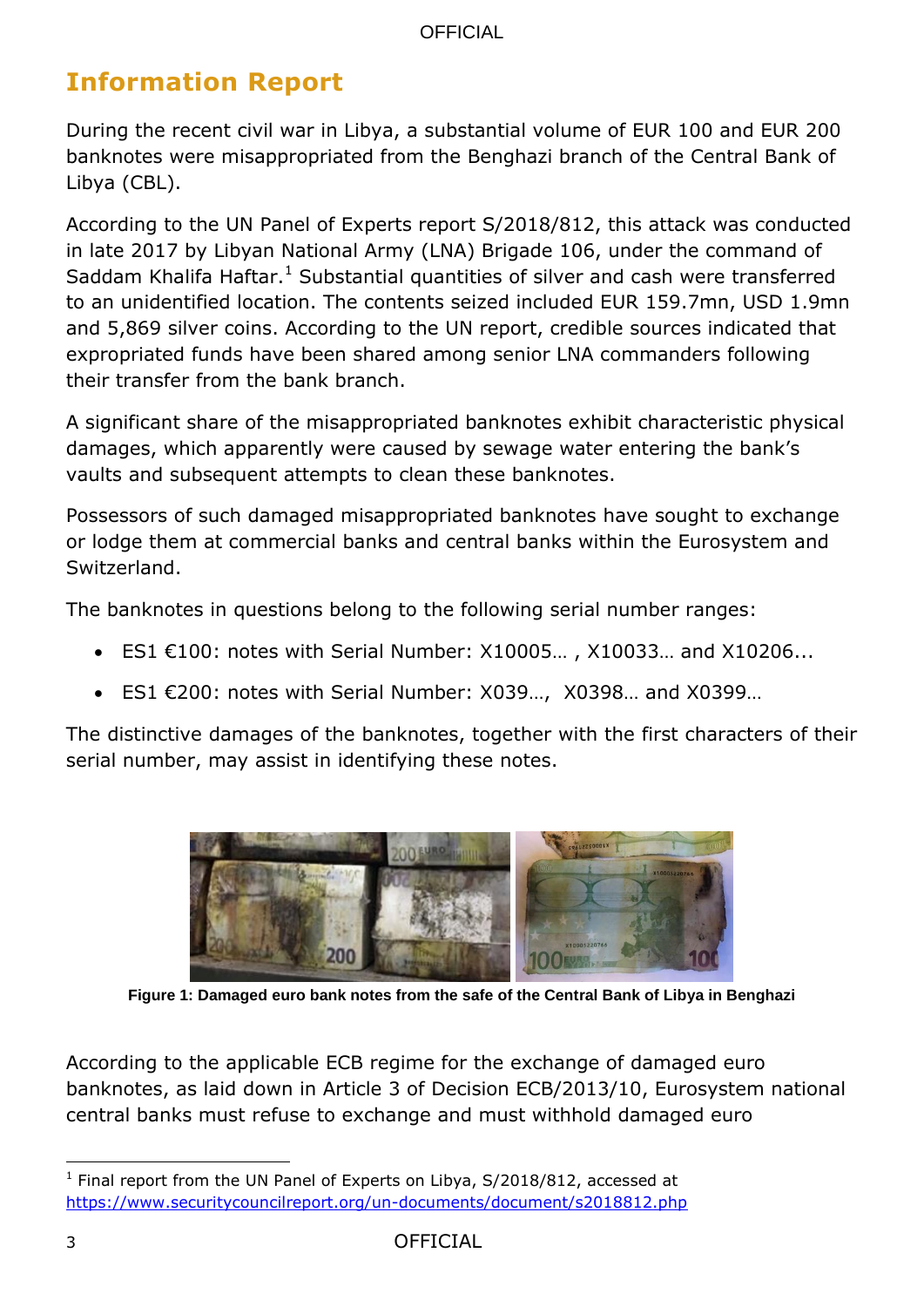banknotes, if there is sufficient reason to believe that these banknotes have been obtained through criminal activity.

In those circumstances, the person presenting the banknotes has to provide evidence of being the lawful owner of the banknotes and that they have not been derived from criminal activity. Such banknotes will be presented as evidence to the competent authorities for further criminal investigation.

Banknotes that have been withheld for the purposes of initiating or supporting a criminal investigation only qualify for exchange, unless otherwise decided by the competent authorities, at the end of the investigations.

Accordingly, where doubt exists as to the legal title of the applicant presenting such euro banknotes for exchange or lodgement, financial institutions should immediately, in line with the applicable national anti-money laundering legal framework, notify the Bank of England and the competent national authorities of the specific background of the request for exchange, including references to the Libyan case, for them to further investigate the case.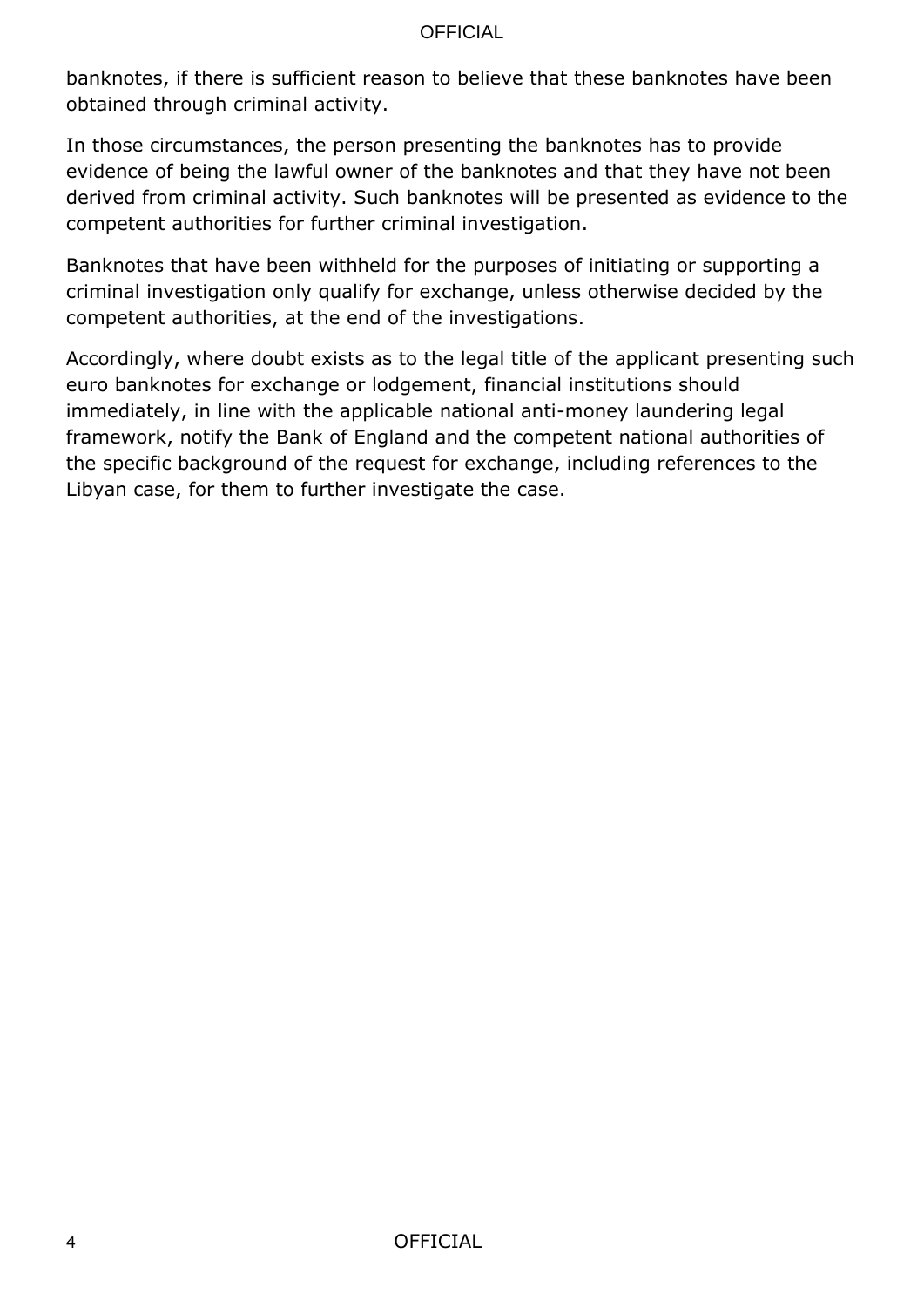## **Data Protection Act**

The NCA reminds you of your legal obligations in respect of the management of this information, including under the Data Protection Act 2018

Article 5(1) requires that personal data shall be:

- 1. Processed lawfully, fairly and in a transparent manner;
- 2. Collected for a specified, explicit and legitimate purpose and not further processed in a manner that's incompatible with these purposes;
- 3. Adequate, relevant and limited to what's necessary in relation to the purpose for which they are processed;
- 4. Accurate and where necessary kept up to date;
- 5. Kept in a form which permits identification of data subjects for no longer than is necessary for the purpose for which the personal data are processed;
- 6. Processed in a manner that ensures appropriate security of the personal data.

## **Suspicious Activity Reporting [SARs]**

If you know or suspect that there has been money laundering or terrorist financing activity (including as a result of information provided to you by the NCA) and your business falls within the regulated sector, then you are reminded of the obligations to make reports to the NCA under Part 7 Proceeds of Crime Act 2002 and the Terrorism Act 2000. If you decide to make a report in this way you should adopt the usual mechanism for doing so, and it will help our analysis if you would include the reference **0596-NECC** within the text. This reference is specific to the Alerts process; where appropriate, we would ask that this is used *in addition* to the ongoing use of the Glossary of Terms. Guidance on making suspicious activity reports is available at [www.nationalcrimeagency.gov.uk.](http://www.nationalcrimeagency.gov.uk/)

#### **Disclaimer**

While every effort is made to ensure the accuracy of any information or other material contained in or associated with this document, it is provided on the basis that the NCA and its staff, either individually or collectively, accept no responsibility for any loss, damage, cost or expense of whatever kind arising directly or indirectly from or in connection with the use by any person, whomsoever, of any such information or material.

Any use by you or by any third party of information or other material contained in or associated with this document signifies agreement by you or them to these conditions.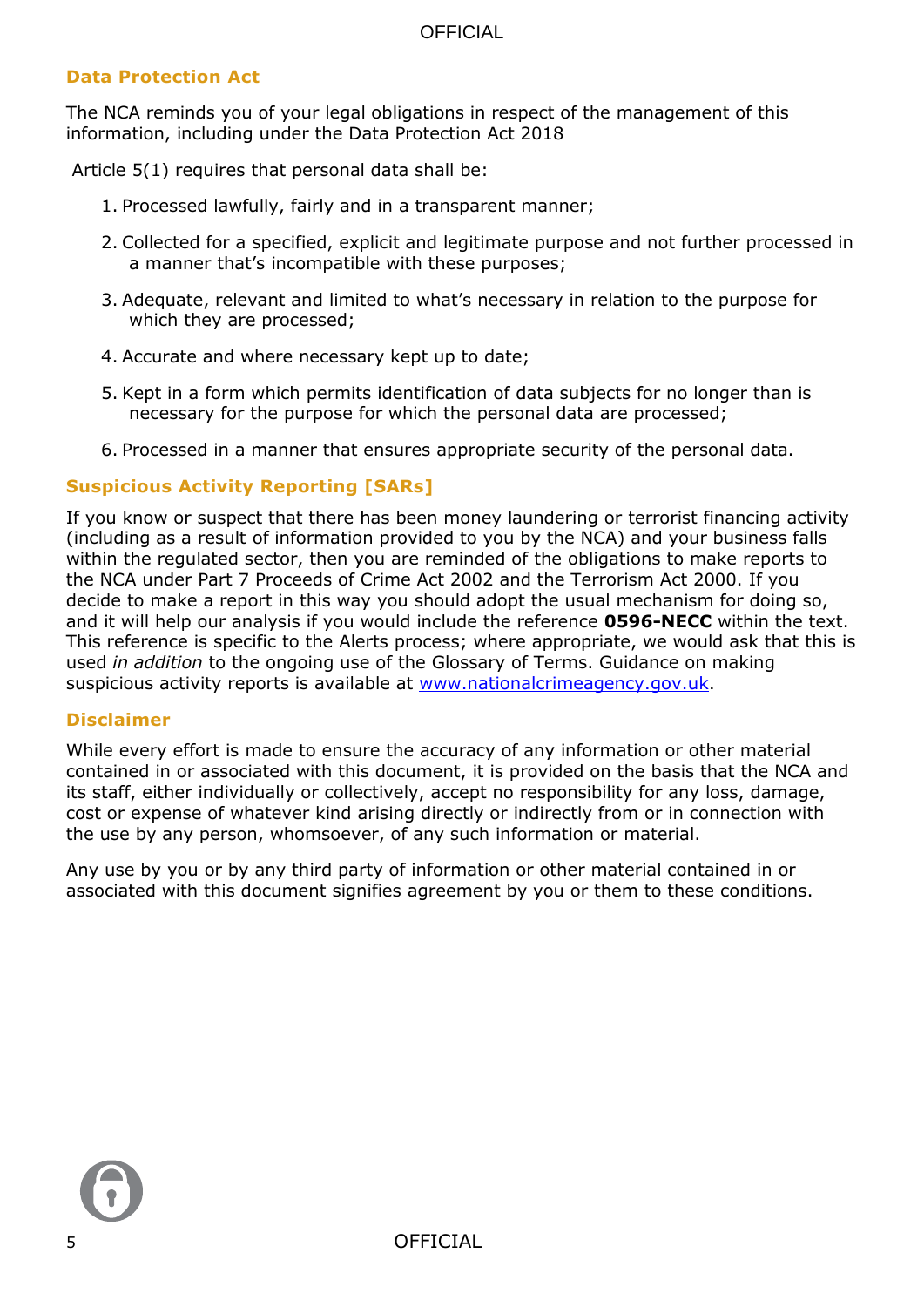#### **Protecting this document**

This document uses the United Kingdom's Government Security Classification System (GSCS) and has been graded as **OFFICIAL**. There are no specific requirements for storage and it can be considered safe for wide distribution within your organisation and for use in staff training or awareness programmes. However, unless otherwise specified, this information is not intended for general public dissemination and should not be included on public facing websites, external mailing lists, social media or other outlets routinely used by you to deliver information to the public without the prior and specific permission of the NCA Alerts team. We therefore request that you risk manage any onward dissemination in a considered way. This document should be disposed of by cross-cut shredder, pulping or incineration.

#### **Alert Markings**

NCA Alerts are marked either Red or Amber. This is designed to indicate the urgency of the warning. Red may indicate a more immediate or specific threat, whilst those marked Amber will provide more general information that may complement existing knowledge.

#### **NCA Alerts Team**

Recognising that the private sector is often the victim of serious organised crime and is engaged in its own efforts to prevent, deter and frustrate criminal activity, the NCA seeks to forge new relationships with business and commerce that will be to our mutual benefit – and to the criminals' cost. By issuing Alerts that warn of criminal dangers and threats, NCA seeks to arm the private sector with information and advice it can use to protect itself and the public. For further information about this NCA Alert, please contact the NCA Alerts team by email [alerts@nca.gov.uk](mailto:alerts@nca.gov.uk) or by telephoning 020 7238 8624. For more information about the National Crime Agency go to [www.nationalcrimeagency.gov.uk.](http://www.nca.gov.uk/)

#### **Protecting the Public – Providing information back to the NCA**

Section 7(1) of the Crime and Courts Act 2013 allows you to disclose information to the NCA, provided the disclosure is made for the purposes of discharging the NCA's functions of combating serious, organised and other kinds of crime. The disclosure of such information to the NCA will not breach any obligation of confidence you may owe to a third party or any other restrictions (however imposed) on the disclosure of this information. The disclosure of personal information about a living individual by you to the NCA must still comply with the provisions of the Data Protection Act 2018 (DPA). However, you may be satisfied that the disclosure by you of such personal information to the NCA in order to assist the NCA in carrying out its functions may be permitted by Schedule 2, Part 1 of the DPA 2018. This allows a data controller to be exempt (by means of a restriction or adaption) from provisions of the GDPR, if the personal data is processed for the following purposes:

*a) the prevention or detection of crime,* 

*b) the apprehension or prosecution of offenders, or* 

*c) the assessment or collection of a tax or duty or an imposition of a similar nature,* 

*to the extent that the application of those provisions of the GDPR would be likely to prejudice any of the matters mentioned in paragraphs (a) to (c).*  (DPA 2018, Schedule 2, Part 1).

Any Section 7(1) information should be submitted to [alerts@nca.gov.uk.](mailto:alerts@nca.gov.uk)

The NCA's Information Charter is published on our external website at www.nca.gov.uk

#### **Handling advice – Legal information**

This information is supplied by the UK's NCA under Section 7(4) of the Crime and Courts Act 2013. It is exempt from disclosure under the Freedom of Information Act 2000. It may be subject to exemptions under other UK legislation. Except where permitted by any accompanying handling instructions, this information must not be further disclosed without the NCA's prior consent, pursuant to schedule 7, Part 3, of the Crime and Courts Act 2013.

This report may contain 'Sensitive Material' as defined in the Attorney General's guidelines for the disclosure of 'Unused Material' to the defence. Any sensitive material contained in this report may be subject to the concept

#### 6 OFFICIAL